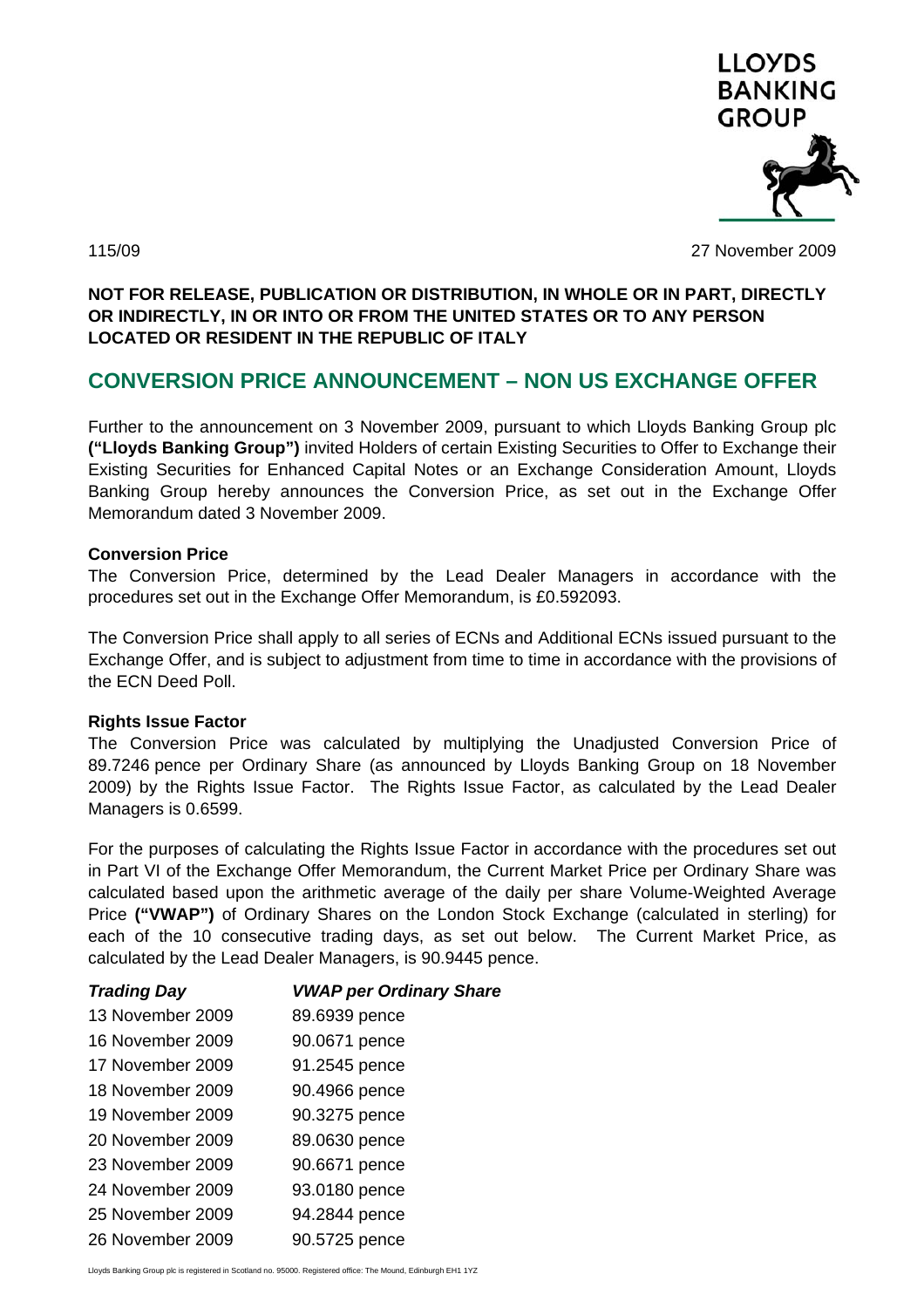### **Maximum Approved Amount**

The Maximum Approved Amount, as calculated on 27 November 2009 in accordance with the procedures set out in the Exchange Offer Memorandum, is 3,341,228,996. The Maximum Approved Amount is subject to adjustment from time to time in accordance with any adjustments made to the Conversion Price under the terms of the ECN Deed Poll.

Capitalised terms used, but not otherwise defined in this announcement, shall have the meanings given to them in the Exchange Offer Memorandum dated 3 November 2009 relating to the Non-US Exchange Offer.

 $-$  END  $-$ 

For further information:

| <b>Investor Relations</b>                |                      |
|------------------------------------------|----------------------|
| Michael Oliver                           | +44 (0) 20 7356 2167 |
| Director of Investor Relations           |                      |
| Email: michael.oliver@ltsb-finance.co.uk |                      |
| Moira d'Arcy                             | +44 (0) 20 7356 2164 |
| <b>Head of Debt Investor Relations</b>   |                      |
| Email: moira.d'arcy@ltsb-finance.co.uk   |                      |
| <b>Media Relations</b>                   |                      |
| Sara Evans                               | +44 (0) 20 7356 2075 |
| Media Relations Manager                  |                      |
| Email: sara.evans2@lloydstsb.co.uk       |                      |

In addition, requests for information in relation to the Non-US Exchange Offer may be directed to:

# **JOINT GLOBAL CO-ORDINATORS, JOINT SPONSORS, LEAD DEALER MANAGERS AND JOINT STRUCTURING ADVISERS**

### **Merrill Lynch International**

Merrill Lynch Financial Centre 2 King Edward Street London EC1A 1HQ United Kingdom

Tel: +44 20 7995 3715 Fax: +44 20 7995 8582 Attention: Liability Management – John Cavanagh email: john.m.cavanagh@baml.com

# **UBS Limited**

1 Finsbury Avenue London EC2M 2PP United Kingdom

Tel: +44 20 7567 0525 Fax: +44 20 7568 5332 Attention: Liability Management Group email: OL-Lloyds-Exchange@ubs.com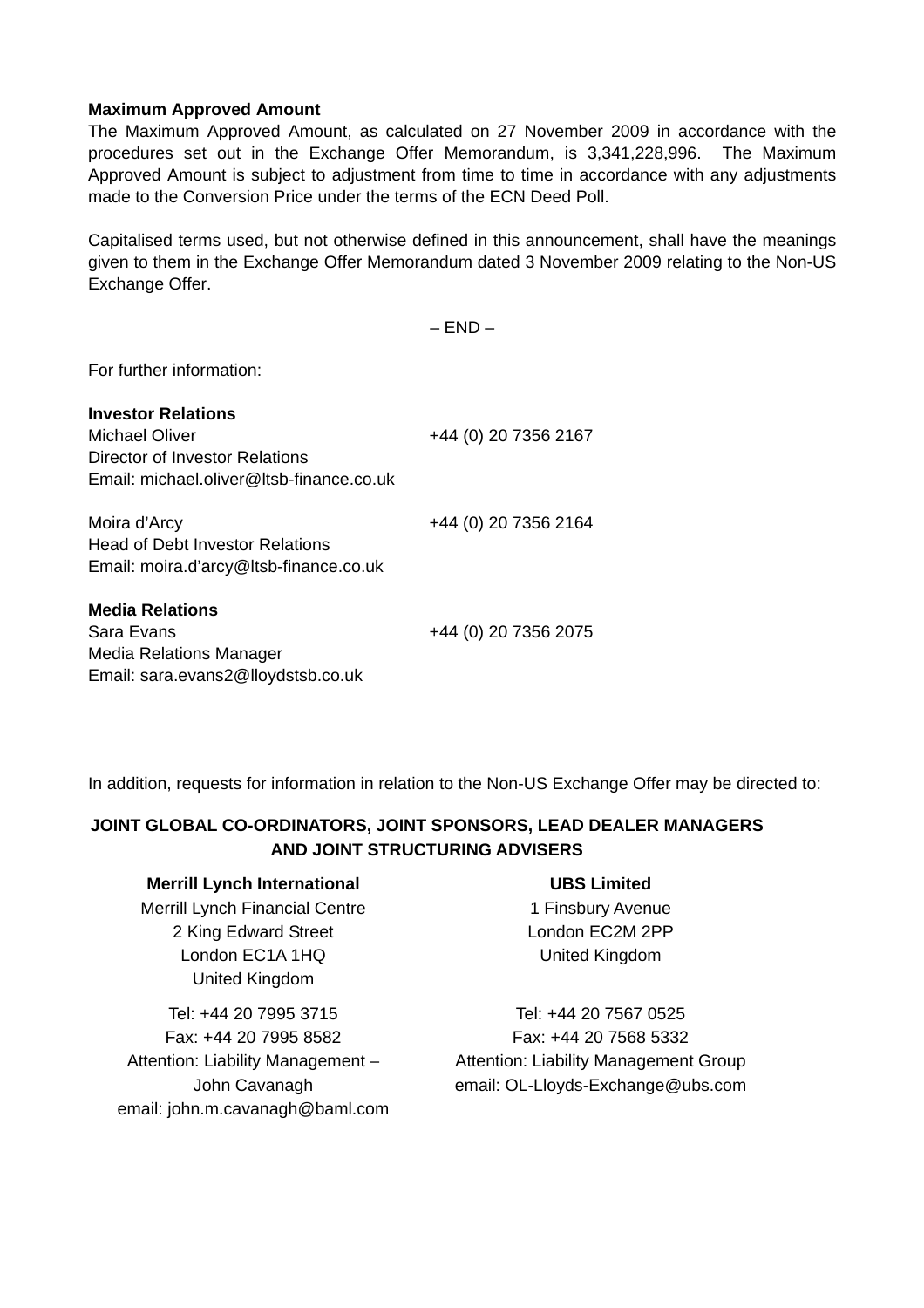The other Dealer Managers in connection with the Non-US Exchange Offer are:

### **DEALER MANAGERS**

### **Citigroup Global Markets Limited**

Citigroup Centre Canada Square Canary Wharf London E14 5LB United Kingdom

Tel: +44 20 7986 8969 Attention: Liability Management Graham Bahan email: liabilitymanagement.europe@citi.com

#### **HSBC Bank plc**

8 Canada Square London E14 5HQ United Kingdom Tel: +44 20 7991 5874 Attention: Liability Management – Andrew **Montgomery** email: liability.management@hsbcib.com

# **Goldman Sachs International**

Peterborough Court 133 Fleet Street London EC4A 2BB United Kingdom

Tel: +44 20 7552 9912 Fax: +44 20 7774 4477 Attention: European Fixed Income **Syndicate** Oliver Sedgwick email: oliver.sedgwick@gs.com

### J**.P. Morgan Securities Ltd.**

125 London Wall London EC2Y 5AJ United Kingdom Tel: +44 20 7779 2468 Attention: FIG Syndicate - Richard Howard email: richard.v.howard@jpmorgan.com

# **FORWARD LOOKING STATEMENTS**

This announcement contains forward looking statements with respect to the business, strategy and plans of Lloyds Banking Group, its current goals and expectations relating to its future financial condition and performance. By their nature, forward looking statements involve risk and uncertainty because they relate to events and depend on circumstances that will occur in the future. The Group's actual future results may differ materially from the results expressed or implied in these forward looking statements as a result of a variety of factors, including UK domestic and global economic and business conditions, the ability to derive cost savings and other benefits as well as to mitigate exposures from the acquisition and integration of HBOS, risks concerning borrower quality, market related trends and developments, changing demographic trends, changes in customer preferences, changes to regulation, the policies and actions of governmental and regulatory authorities in the UK or jurisdictions outside the UK, including other European countries and the US, exposure to regulatory scrutiny, legal proceedings or complaints, competition and other factors. Please refer to the latest Annual Report on Form 20-F filed with the US Securities and Exchange Commission for a discussion of such factors. The forward looking statements contained in this announcement are made as at the date of this announcement, and the Group undertakes no obligation to update any of its forward looking statements.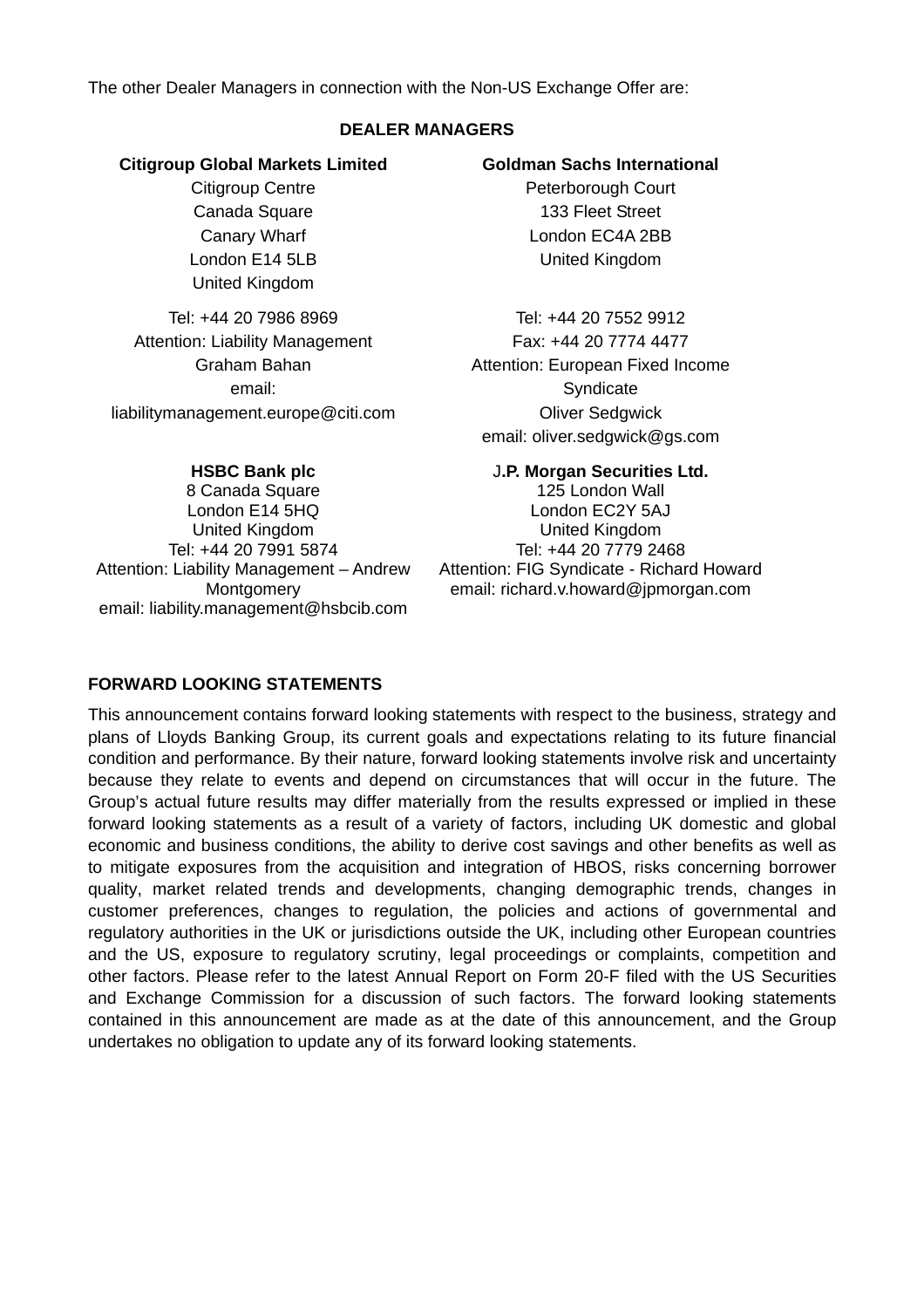#### **DISCLAIMER**

This announcement must be read in conjunction with the exchange offer memorandum for the Non-US Exchange Offer dated 3 November 2009 (the "Non-US Exchange Offer Memorandum"). This announcement and the Non-US Exchange Offer Memorandum contain important information which must be read carefully before any decision is made with respect to the Non-US Exchange Offer. If any Holder is in any doubt as to the action it should take, it is recommended to seek its own legal, tax, financial and accounting advice, including as to any tax consequences, from its stockbroker, bank manager, solicitor, accountant or other independent financial adviser. Any individual or company whose Existing Securities are held on its behalf by a broker, dealer, bank, custodian, trust company, or other nominee must contact such entity if it wishes to participate in the Non-US Exchange Offer. None of the Dealer Managers, the Exchange Agent, the ECN Trustee, or any person who controls, or is a director, officer, employee or agent of such persons, or any affiliate of such persons, makes any recommendation as to whether Holders should participate in the Non-US Exchange Offer. No offer or invitation to acquire or exchange any securities is being made pursuant to this announcement. Neither this announcement nor the Non-US Exchange Offer Memorandum constitute an invitation to participate in the Non-US Exchange Offer in any jurisdiction in which, or to or from any person to or from whom, it is unlawful to make such invitation under applicable securities laws and offers of Existing Securities for exchange pursuant to the Non-US Exchange Offer will not be accepted from Holders in any jurisdiction where such invitation is unlawful.

The distribution of this announcement and the Non-US Exchange Offer Memorandum in certain jurisdictions may be restricted by law. Persons into whose possession this announcement and/or the Non-US Exchange Offer Memorandum come are required by each of the ECN Issuers, Lloyds Banking Group, the Dealer Managers and the Exchange Agent to inform themselves about, and to observe, any such restrictions.

### **OFFER RESTRICTIONS**

### **European Economic Area**

This announcement and the Non-US Exchange Offer Memorandum have been prepared on the basis that the Non-US Exchange Offer will either be made pursuant to an exemption under the Prospectus Directive, as implemented in Member States of the EEA, from the requirement to produce a prospectus for offers of the ECNs or the relevant Exchange Consideration or by the use of the Non-US Exchange Offer Memorandum, as a prospectus approved by the UKLA and prepared in accordance with the Prospectus Directive and the Prospectus Rules made under section 73A of FSMA and passported to the EEA Permitted Jurisdictions. Accordingly, any person making or intending to make an Offer to Exchange within the EEA should only do so in the EEA Permitted Jurisdictions using the Non-US Exchange Offer Memorandum, or, in any other EEA jurisdiction, in circumstances in which no obligation arises for the ECN Issuers, Lloyds Banking Group or any of the Dealer Managers to produce a prospectus for such offer.

### **United States**

The Non-US Exchange Offer is not being made, and will not be made, directly or indirectly, in or into, or by use of the mail of, or by any means or instrumentality of interstate or foreign commerce of or of any facilities of a national securities exchange of, the United States or to, or for the account or benefit of, US persons. This includes, but is not limited to, facsimile transmission, electronic mail, telex, telephone and the internet. Accordingly, copies of this announcement, the Non-US Exchange Offer Memorandum and any other documents or materials relating to the Non-US Exchange Offer are not being, and must not be, directly or indirectly, mailed or otherwise transmitted, distributed or forwarded (including, without limitation, by custodians, nominees or trustees) in or into the United States or to US persons and the Existing Securities for the Non-US Exchange Offer cannot be Offered for Exchange by any such use, means, instruments or facilities or from within the United States or by US persons. Any purported Offer to Exchange such Existing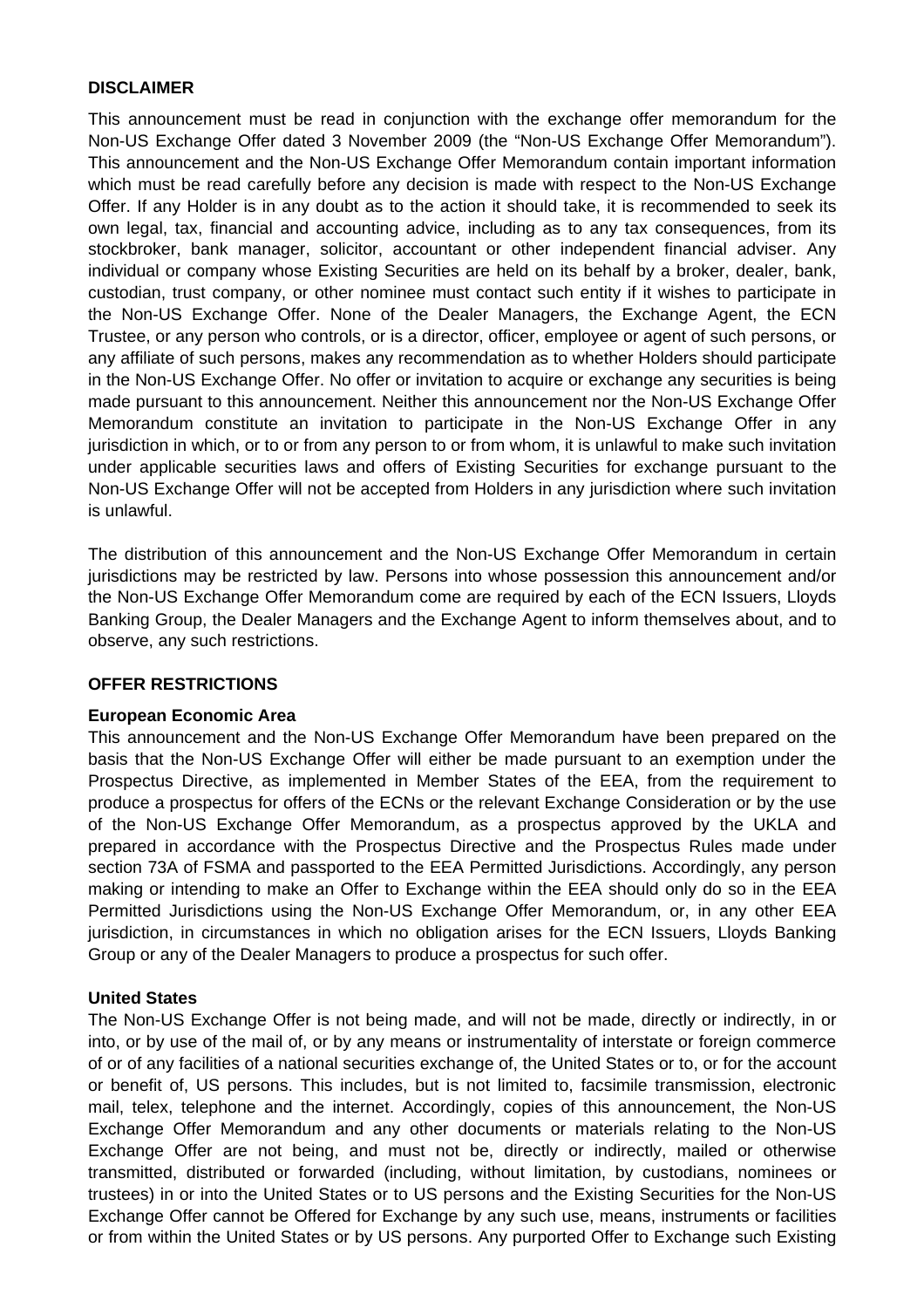Securities resulting directly or indirectly from a violation of these restrictions will be invalid, and any purported Offer to Exchange made by a US person, a resident of the United States or from the United States or from any agent, fiduciary or other intermediary acting on a nondiscretionary basis for a principal giving instructions from within the United States or for a US person will be invalid and will not be accepted.

Neither this announcement nor the Non-US Exchange Offer Memorandum constitute an offer of securities for sale in the United States or to US persons. The New Securities have not been, and will not be, registered under the Securities Act or the securities laws of any state or jurisdiction of the United States, and may not be offered, sold or delivered, directly or indirectly, in the United States or to, or for the account or benefit of, US persons. There will be no public offering of securities in the United States. The purpose of this announcement and the Non-US Exchange Offer Memorandum is limited to the Non-US Exchange Offer, and neither this announcement nor the Non-US Exchange Offer Memorandum may be sent or given to any person other than in an offshore transaction in accordance with Regulation S under the Securities Act.

Each Holder of Existing Securities participating in the Non-US Exchange Offer will represent that it is not a US person and is participating in the Non-US Exchange Offer in accordance with Regulation S under the Securities Act and that it is not participating in the Non-US Exchange Offer from the United States nor is it a US person or an agent, fiduciary or other intermediary acting on a non-discretionary basis for a principal giving instructions from within the United States or for a US person.

### **Italy**

This announcement and the Non-US Exchange Offer is not being made in the Republic of Italy. The Non-US Exchange Offer, this announcement and the Non-US Exchange Offer Memorandum have not been submitted to the clearance procedure of the Commissione Nazionale per le Societa` e la Borsa (''CONSOB'') pursuant to Italian laws and regulations. Accordingly, the Non-US Exchange Offer is not made or made available to holders of Existing Securities who are Italian residents and/or persons located in the Republic of Italy and they may not submit acceptances relating to Existing Securities in respect of the Non-US Exchange Offer and, as such, any acceptances received from or on behalf of such Holders of Existing Securities shall be ineffective and void. Neither the Non-US Exchange Offer Memorandum nor any other information material relating to the Non-US Exchange Offer or the Existing Securities may be distributed or made available in the Republic of Italy.

### **Belgium**

Neither this announcement, the Non-US Exchange Offer Memorandum nor any other offering material has been submitted or will be submitted for approval or recognition to the Belgian Banking, Finance and Insurance Commission (''Commission bancaire, financière et des assurances/Commissie voor het Bank-, Financie- en Assurantiewezen''). The Non-US Exchange Offer may not be made in Belgium by way of a public offering, as defined in Articles 3 and 6 of the Belgian Law of 1 April 2007 on public takeover bids or as defined in Article 3 of the Belgian Law of 16 June 2006 on the public offer of placement instruments and the admission to trading of placement instruments on regulated markets (the ''Belgian Public Offer Law''), each as amended or replaced from time to time. Accordingly, the Non-US Exchange Offer may not be advertised and the Non-US Exchange Offer will not be extended and no Non-US Exchange Offer Memorandum, other memorandum, information circular, brochure or any similar document has or will be distributed, directly or indirectly, to any person in Belgium other than ''qualified investors'' in the meaning of Article 10 of the Belgian Public Offer Law (as amended from time to time). This announcement and the Non-US Exchange Offer Memorandum have been issued only for the personal use of the above qualified investors and exclusively for the purpose of the Non-US Exchange Offer. Accordingly, the information contained herein and in the Non-US Exchange Offer Memorandum, may not be used for any other purpose or disclosed to any other person in Belgium.